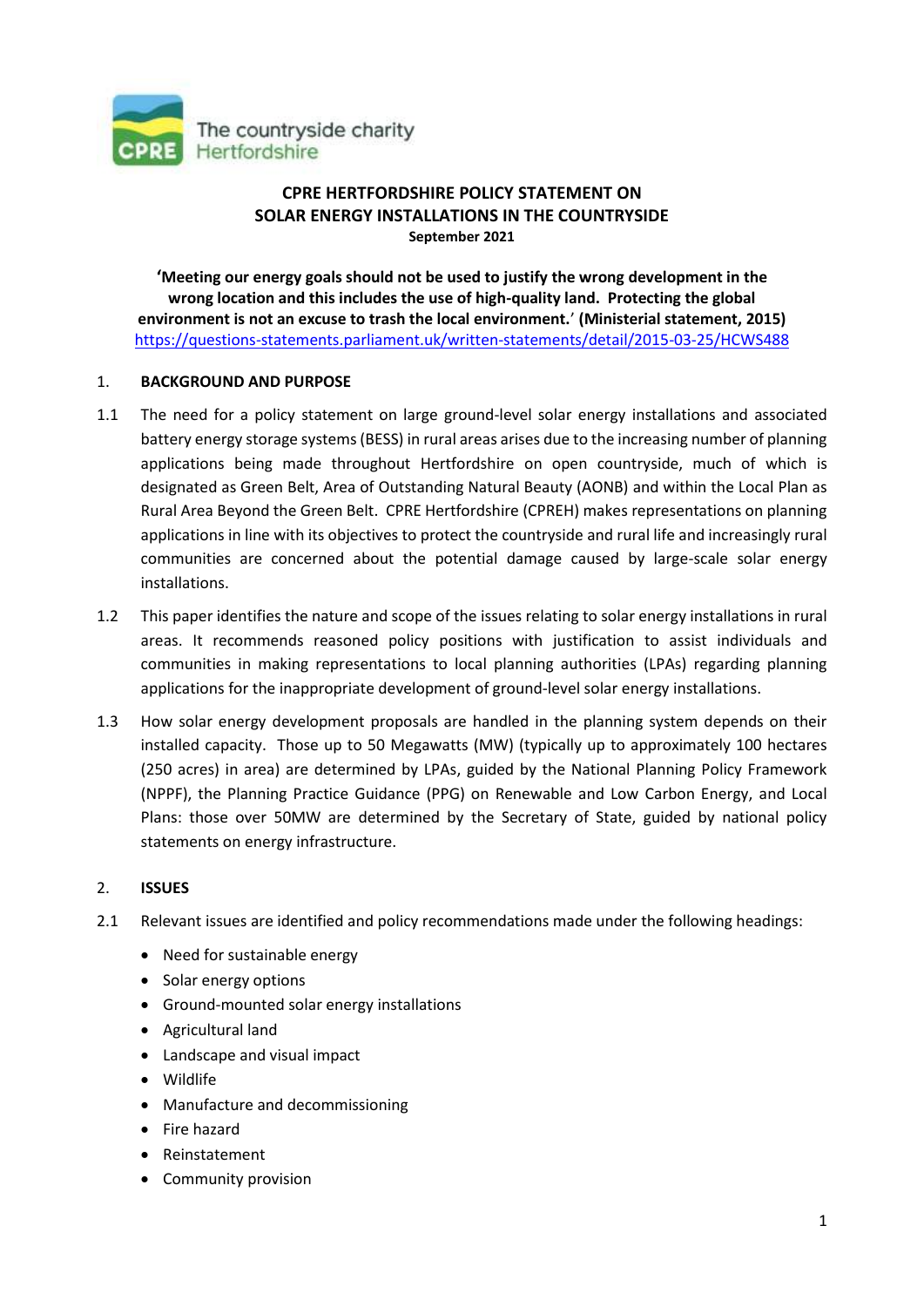### **Need for sustainable energy**

- 2.2 The Government is committed to achieving net zero emissions by 2050 which requires a fundamental change in our sources of energy including the generation of electricity. Certain renewable energy sources, if not properly controlled, can have serious consequences for our natural environment, as alluded to in the Ministerial Statement above.
- 2.3 The National Planning Policy Framework (NPPF) emphasises the need to increase the use and supply of renewable and low carbon energy, and states that LPAs should maximise development of this energy while ensuring adverse impacts are addressed satisfactorily. Planning Practice Guidance (PPG) on "Renewable and low carbon energy" highlights that the need for renewable energy does not automatically override local environmental protections and the planning concerns of local communities.

# **Solar energy options**

- 2.4 Cumulatively, photo-voltaic (PV) panels can make a significant contribution to our electricity supply and much more should be done at the planning application stage to ensure that appropriate rooftop panels are built-in to existing and proposed large commercial and agricultural buildings, as well as on public and community buildings. Large scale ground-level installations however require much more careful consideration.
- 2.5 The Government has estimated that there are currently 250,000 hectares (approx. 625,000 acres) of south-facing commercial roofs in the UK (Part 2 of the Government's UK Solar PV Strategy). CPRE Hertfordshire recognises that PV for buildings is the area where the most rapid technological advances, such as thin-film PV and PV tiling, are being made which provide more efficient roof-top energy generation.
- 2.6 Roof-top PV associated with buildings has the added benefit of providing generation at the point of use, thereby reducing transmission and distribution losses, and the impact of associated infrastructure. Local authorities can support roof-top PV generation through planning conditions to mandate it on new build and major refurbishments, where practicable.

# **Ground-mounted solar energy installations**

- 2.7 Solar 'farms' use ground-mounted solar PV panels to generate electricity. Sites are often surrounded by security fencing, and may have security lighting and CCTV. They will also include prominent overhead power line infrastructure to connect to the grid and a proliferation of low level buildings and connections to the grid and battery storage.
- 2.8 They can cover large areas of land, up to 100 hectares (approx. 250 acres) or more, usually in rural locations. Approximately five acres of land is required for every megawatt (MW) of installed capacity and it is essential that the siting, design and landscaping of solar energy installations avoid adverse impacts on the countryside.

# **Agricultural land**

2.9 Central Government has shown limited support for industrial scale land-based installations, and national planning guidance indicates a strong presumption against such development on the 'best and most versatile farmland' (classified as Grades 1,2 and 3A). Similarly, the Building Research Establishment (BRE) 'Planning Guidance for the Development of Large Scale Ground Mounted Solar PV Systems' notes that national planning policy would not support development on the best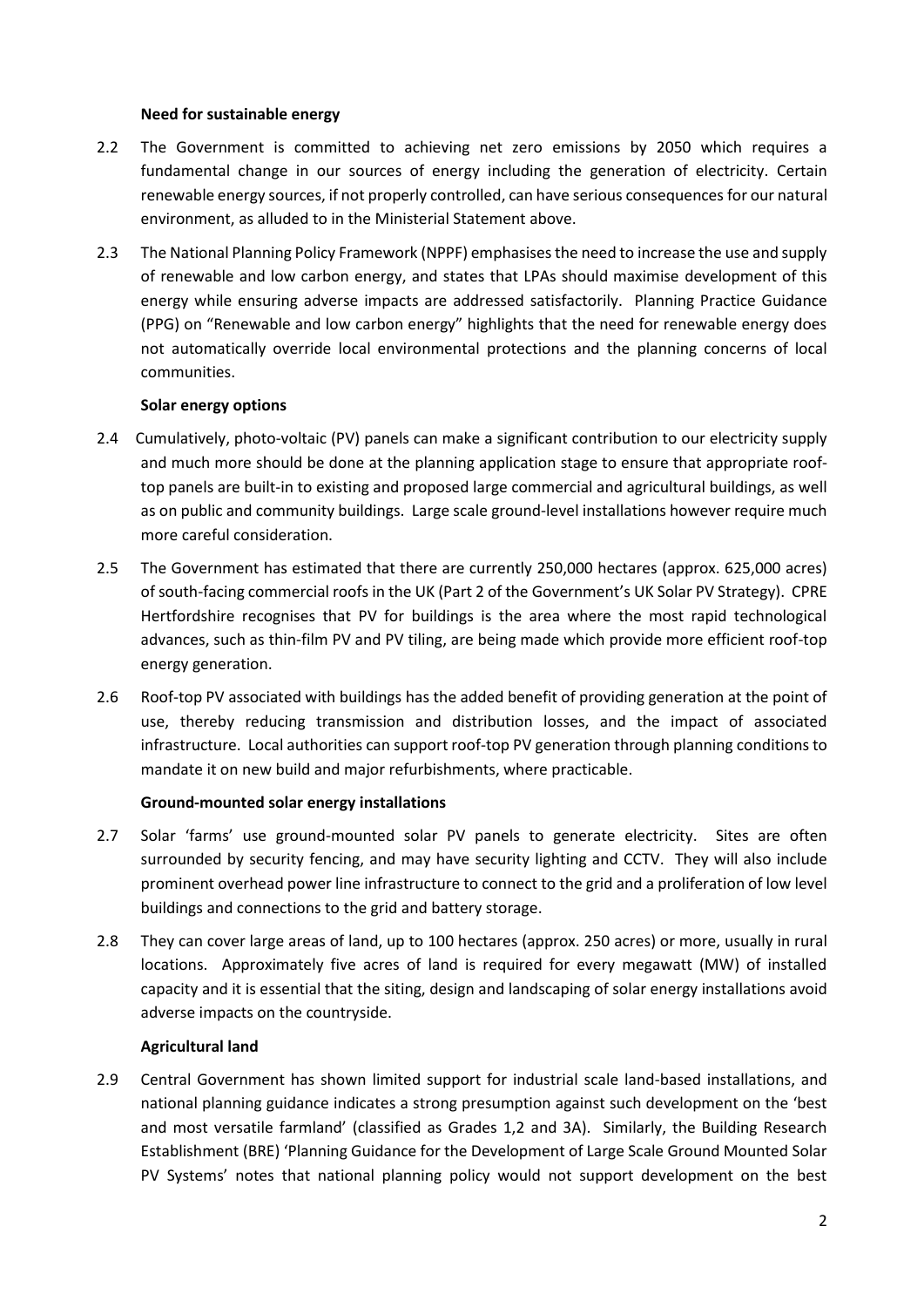agricultural land and specifically states that "the best quality land should be used for agricultural purposes".

- 2.10 The Agriculture Act 2020 is to be applauded for its switch from Basic Payments to farmers to an Environmental Land Management scheme which incentivises environmental stewardship schemes such as tree planting and the creation of traditional habitats and ecosystems. It is clear however that it is not intended that the scheme should apply to high-value agricultural land 'in recognition of the importance of food production'.
- 2.11 This indicates that the Government recognizes the importance of reserving the best land for growing food. It is not considered acceptable for local planning authorities and appeal inspectors to allow this land to be taken out of food production for the purpose of providing energy. It is wasteful and unnecessary when many other non-productive opportunities exist for solar energy operations.
- 2.12 Energy companies cite that a particular area is dominated by land in the 'best and most versatile' category and they have no alternative option. They do, and should develop in other areas of the country where land is less productive or, better still, concentrate on brownfield sites. The occasional grazing of sheep is also suggested as a continuing agricultural use by way of compensation but this is not significant when compared to the productivity of high grade arable land, nor generally practised.

# **Landscape and visual impact**

- 2.13 The loss of high quality farmland is not the only issue. Arguably of equal importance is the potential harm that these developments cause to the landscape.
- 2.14 Fields containing continuous rows of metal and glass bring a dramatic industrial scar to an otherwise rural environment which is further damaged by perimeter security fencing, floodlighting, CCTV systems, overhead line infrastructure and buildings housing associated apparatus including the battery storage units. The scale and appearance of ground-mounted solar installations are usually obtrusive on the landscape, generally being large, geometric and industrial in character, and causing considerable sun glare from the panels.
- 2.15 Local planning authorities should have policies in place to ensure that important landscapes are not compromised, particularly with regard to 'designated' and 'valued' landscapes such as Green Belt, Areas of Outstanding Natural Beauty (AONB) and Rural Area Beyond the Green Belt (RABGB). Traditional views, often framing the setting of historic buildings, are destroyed and the character of footpaths is altered for ever with the most unsuitable sites being on sloping land highly visible from the surrounding landscapes.

#### **Wildlife**

- 2.16 Taking land out of agricultural use can have benefits for wildlife in those cases where the monoculture of crops is removed, allowing an element of bio-diversity. The absence of ploughing increases the earth worm population and insects flourish where grass is left to grow but these advantages are compromised by the damage to traditional habitats through development of the industrial plant and infrastructure associated with solar energy generation.
- 2.17 Security fencing surrounding large areas of land removes traditional pathways for transitory animals and bird deaths are a common occurrence as large areas of glazing are mistaken for water. Grass has to be mown and the land is essentially changed from rural to industrial use; chemicals are used to control weeds and pests and habitats and the nature of local wildlife is consequently altered.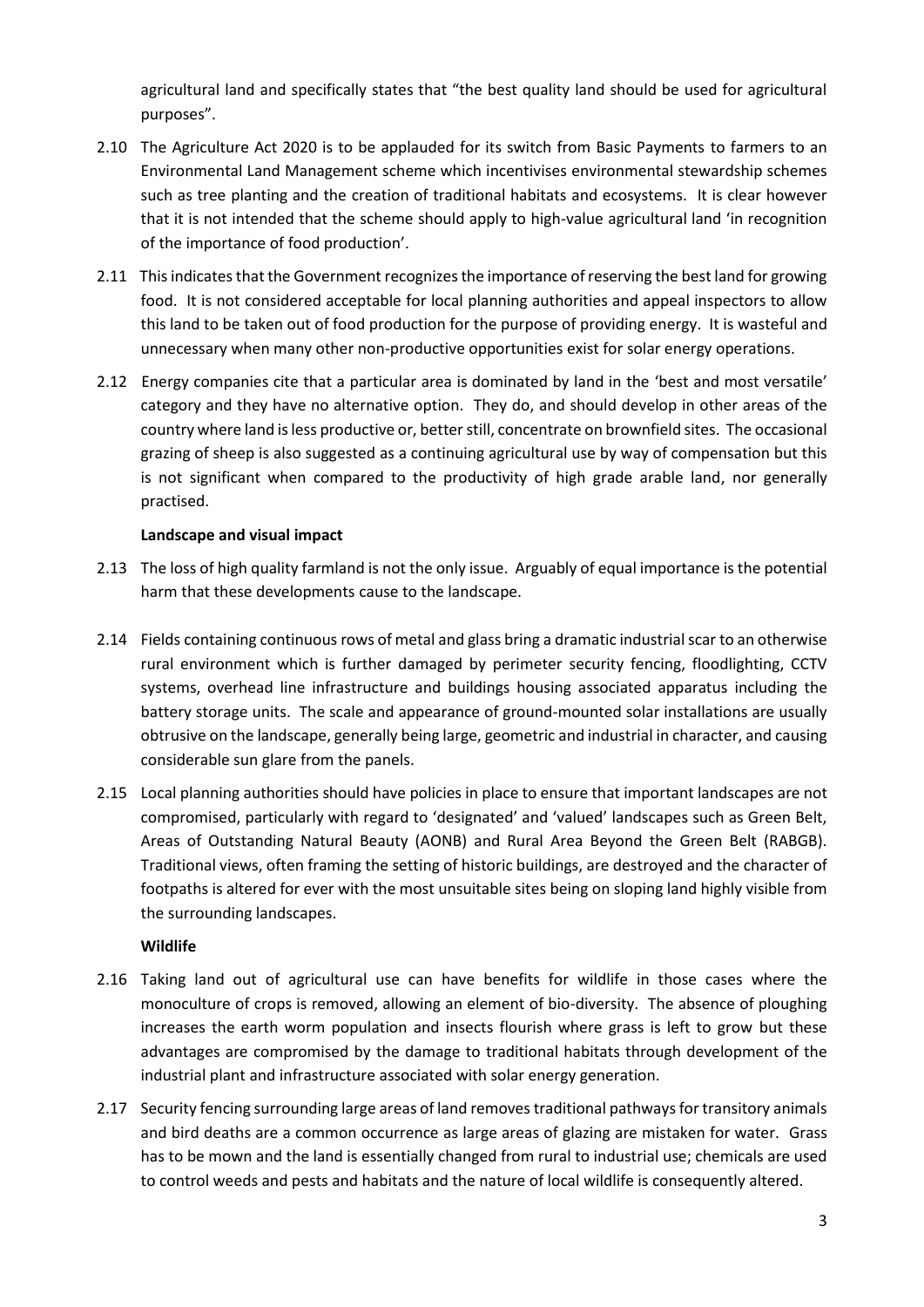- 2.18 A further concern is the potential impact on the quality of the soil. Large areas of solar panels will change the way that rainwater falls on the ground, air currents will change and large areas will be permanently shaded from sunlight.
- 2.19 The earth is our biggest carbon store. It is unknown what impact these environmental changes will have on its ability to continue to store carbon and could potentially be a counter-productive feature in the battle to reverse climate change.
- 2.20 Large solar energy installations destroy wildlife corridors and nesting and feeding habitats, especially of ground nesting birds such as the Stone Curlew and Lapwings as well as on the hunting grounds for Marsh Harriers, Buzzards and Barn Owls. Once gone such habitats cannot be easily recovered and removing or attempting to relocate these established habitats has disastrous consequences for the species within them.

# **Manufacturing and decommissioning**

- 2.21 Considerable amounts of energy and material such as rare earths are required for the manufacture of photo-voltaic panels and batteries, predominantly in China. These issues, together with transport costs and impacts should be considered as part of the wider environmental impact of solar energy installations.
- 2.22 Solar panels degrade slightly each year and so become inherently less efficient. After 30 to 40 years of operating life, they will produce a small fraction of the original output, and the scheme will become uneconomic well before the end of the proposed period. Similar issues relate to battery operation.
- 2.23 As solar energy companies usually lease their sites for periods of between 25 and 40 years it is highly likely that the PV panels will become redundant before the expiry of the lease term. It is probable that more efficient sources of electricity will make the panels obsolete and much of the land will no longer be required.
- 2.24 Decommissioning of solar energy sites at the end of their useful life (generally quoted as 35 to 40 years but likely to be much less as technology progresses) also poses several issues which should be taken into account. Applicants rarely provide information on how panels and batteries will be recycled or how numerous tonnes of toxic waste will be disposed of without being a legacy for future generations and this should be a requirement of any planning application.

#### **Fire hazard**

- 2.25 A specific concern is the potential fire hazard caused by associated infrastructure facilities for solar energy generation. Battery Energy Storage Systems (BESS) are intrinsic elements of large solar installations and use lithium-ion batteries that require specialist treatment in the event of fire that are not available to Hertfordshire Fire and Rescue.
- 2.26 Such fires do not need oxygen, are extremely difficult to extinguish, and generate highly noxious fumes. The rural locations of this infrastructure also present challenges for fire control which need to be taken into account.

#### **Reinstatement**

2.27 Energy companies generally accept a reinstatement clause in the lease granted but there is concern that such a liability so far into the future may be worthless. Where PV panels have become obsolete it is likely that the operating company will have ceased to exist, and in that case, and where any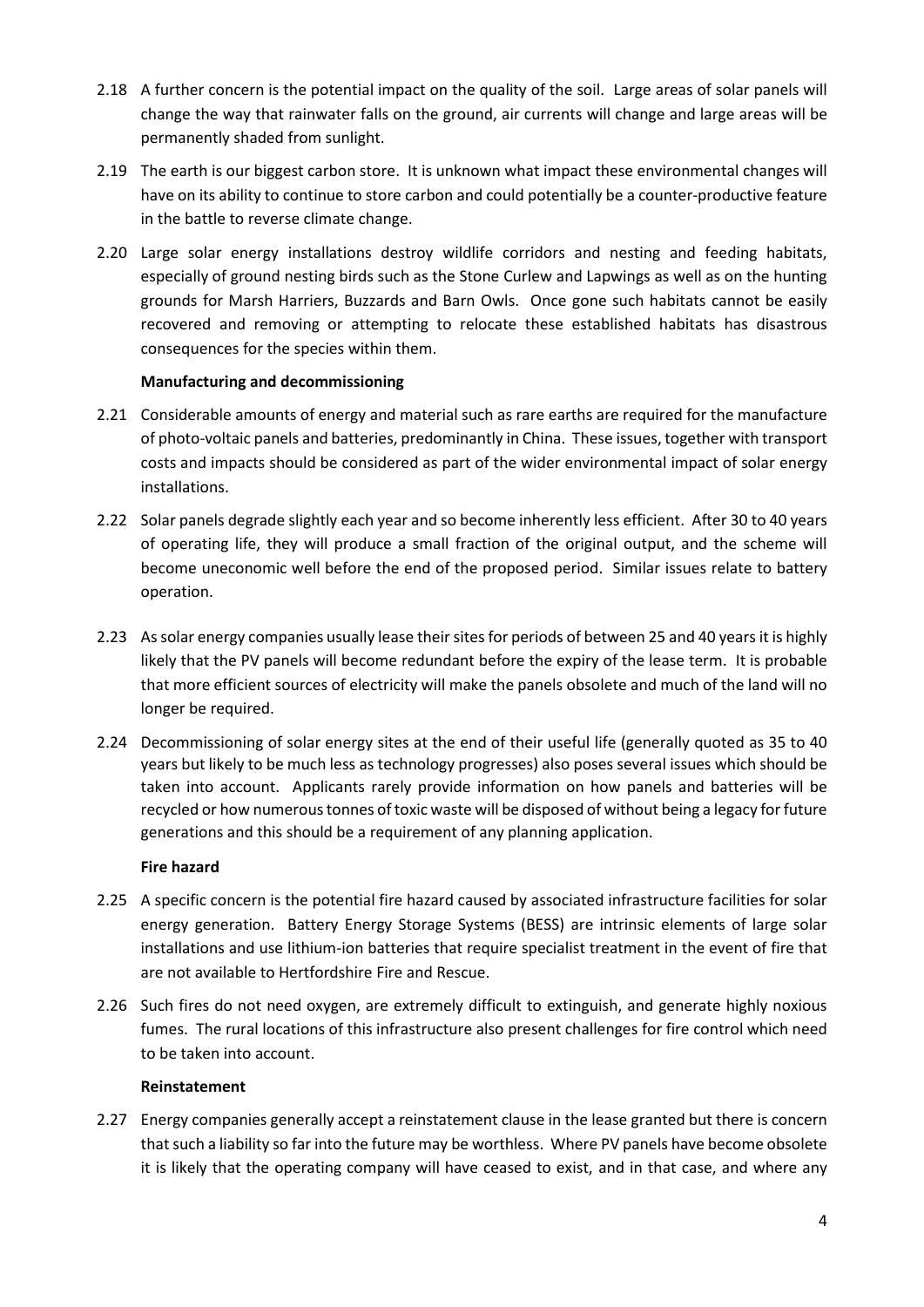bond is worthless or inadequate, there will be uncertainty as to whether the landowner will finance and undertake any reinstatement.

2.28 There is considerable uncertainty as to whether these sites will ever be returned to agriculture or to a natural state. The cost of de-commissioning and re-cycling will outweigh the value of what is created leaving an abandoned and derelict site. Such sites could then be classified as 'brownfield' with pressure to redevelop for housing despite their often unsustainable location.

## **Community provision**

- 2.29 Solar energy generation should be an integral part of existing and all new house and commercial property construction as an alternative to ground-mounted installations. The Solar Trade Association states that there are 617,000 acres of south-facing commercial roof-tops that are not yet being utilised in the UK for solar power.
- 2.30 This could provide 50% of the UK's electricity need and provision should be focussed (in line with Government guidelines) on brownfield sites or areas where it will have limited impact on communities and the natural environment. CPREH encourages community-led and owned projects, provided they adhere to the principles and approach set out in this statement.
- 2.31 CPREH has concerns about developers offering "goodwill" payments to communities, which can bring the planning system into disrepute. Nor is it good public policy to secure the support of the immediate community through such one-off payments when developments potentially affect a landscape enjoyed by a much wider population, including future generations.

# **3. POLICIES**

3.1 The following policy statements and justifications reflect the concerns of CPREH and can be used in making representations on planning applications, and in discussions with providers and other bodies involved in such developments.

# **Policy 1: Agricultural land**

**The use of 'best and most versatile' agricultural land (Grades 1, 2 and 3a) for large groundmounted solar installations should be avoided in all circumstances.**

- 3.2 CPREH believes that high-quality agricultural land (Grades 1, 2 and 3a), specifically protected in the National Planning Policy Framework (NPPF), should not be used for solar energy generation. This reflects the growing importance of food security and there may also be a case for protecting Grade 3b or other land that makes an important contribution to the local land-based economy, particularly in areas dominated by low grade agricultural land.
- 3.3 CPREH recognises that solar energy installations may increase farm incomes in areas of marginal farming but higher grades of agricultural land are usually arable so the availability of land within a solar installation for grazing should not be used to justify the loss of such valuable land. CPREH believes robust research and evidence on the effect of solar installations on the productivity of existing grazing land is needed.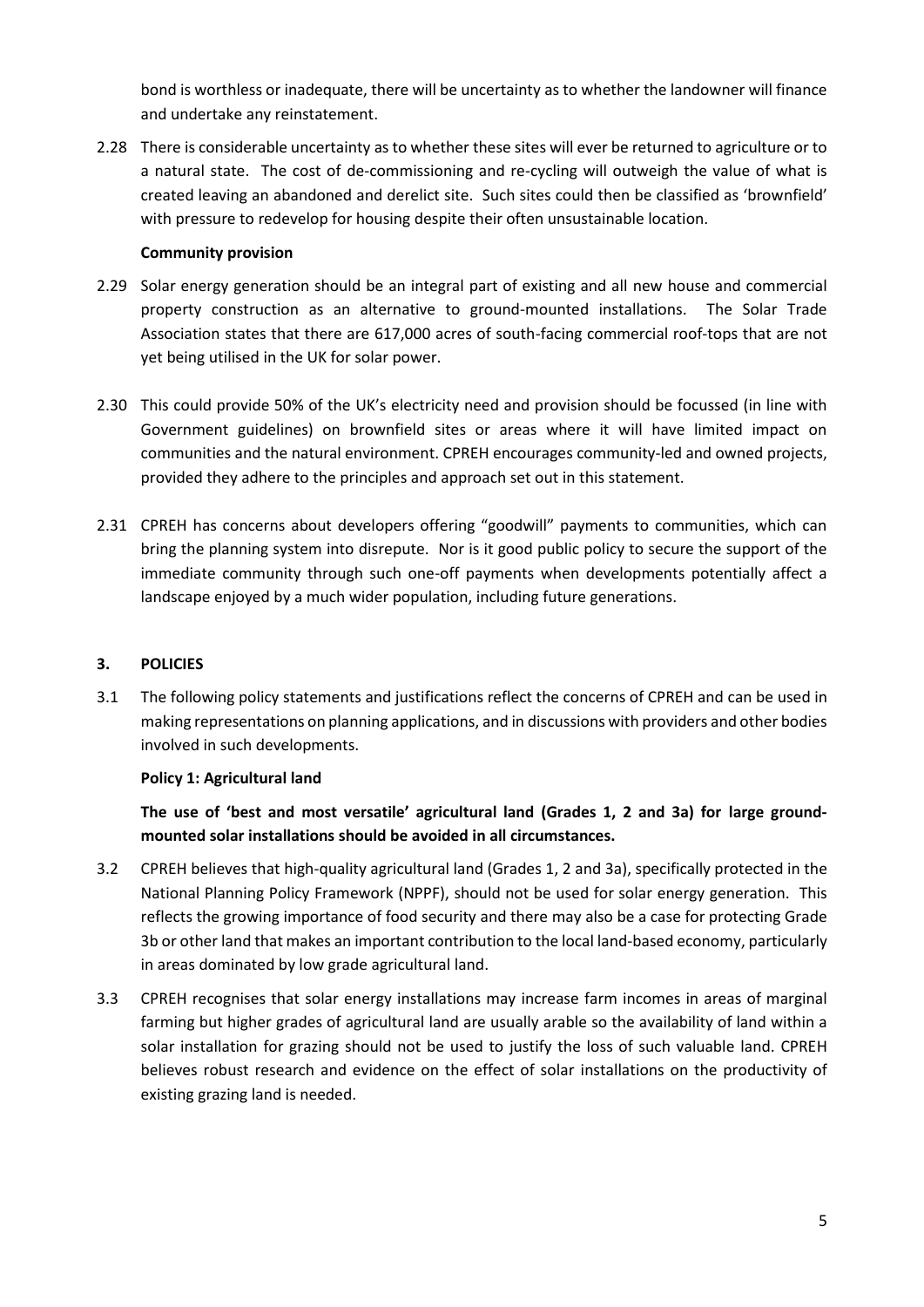#### **Policy 2: Brownfield use**

# **The redevelopment of brownfield and previously developed sites for roof-top solar energy generation should be encouraged.**

3.4 Where brownfield land is suitably located for housing, roof-top solar energy generation should be integrated. Planning conditions should require the inclusion of roof-top PV panels in the specification of new commercial developments and, where appropriate (not in Conservation Areas or similarly sensitive settings), new housing schemes.

## **Policy 3: Landscape**

**Applications relating to proposed large solar installations in rural areas should be accompanied by a comprehensive landscape impact appraisal, and development which results in the loss, or change in character, of landscapes or landscape setting and views should be refused.**

- 3.5 Solar installations should not adversely affect the character of the landscape, nor should their siting necessitate the removal of characteristic landscape features such as hedgerows, trees and copses. They should be located to ensure minimum visibility in the wider landscape, taking advantage of local topography and natural vegetation.
- 3.6 Visual impacts are likely to be greater in hilly and undulating areas and less so in flatter areas where overlooking is less easy. Screening by vegetation can be seasonal and may not be in place for the lifetime of the scheme; new planting should take this into account and should be effective from the outset of the scheme.

## **Policy 4: Cumulative impact**

# **Planning decisions should take account of the cumulative impacts on landscape character and quality of multiple installations.**

- 3.7 Landscape harm arises from the cumulative impact of multiple schemes that in combination can change the character of the countryside. CPREH believes that assessment of cumulative impacts should take account of multiple solar energy installations, including smaller PV developments, associated BESS and additional increments on existing solar energy installations.
- 3.8 It should also consider other energy infrastructure such as wind turbines visible in the landscape, taking account of simultaneous visibility and sequential effects on visibility. CPREH believes that a broader approach to cumulative impacts should be required by LPAs to ensure that cumulative effects are adequately taken into account.

#### **Policy 5: Protected areas**

**Ground-mounted solar energy installations should not be permitted in designated protected areas such as Green Belt, Areas of Outstanding Natural Beauty (AONB) and Rural Areas Beyond the Green Belt.**

3.9 Proposals will need to demonstrate that they will not compromise the special qualities of these designated areas. They should not harm the purposes of Green Belts or reduce their openness, nor should they be permitted on, or cause damage to Sites of Special Scientific Interest (SSSIs) or adversely impact on Scheduled Ancient Monuments, nationally or locally listed buildings, Conservation Areas, Registered Parks and Gardens, or locally valued landscapes and non-designated heritage assets defined in Local Plans and Neighbourhood Plans.